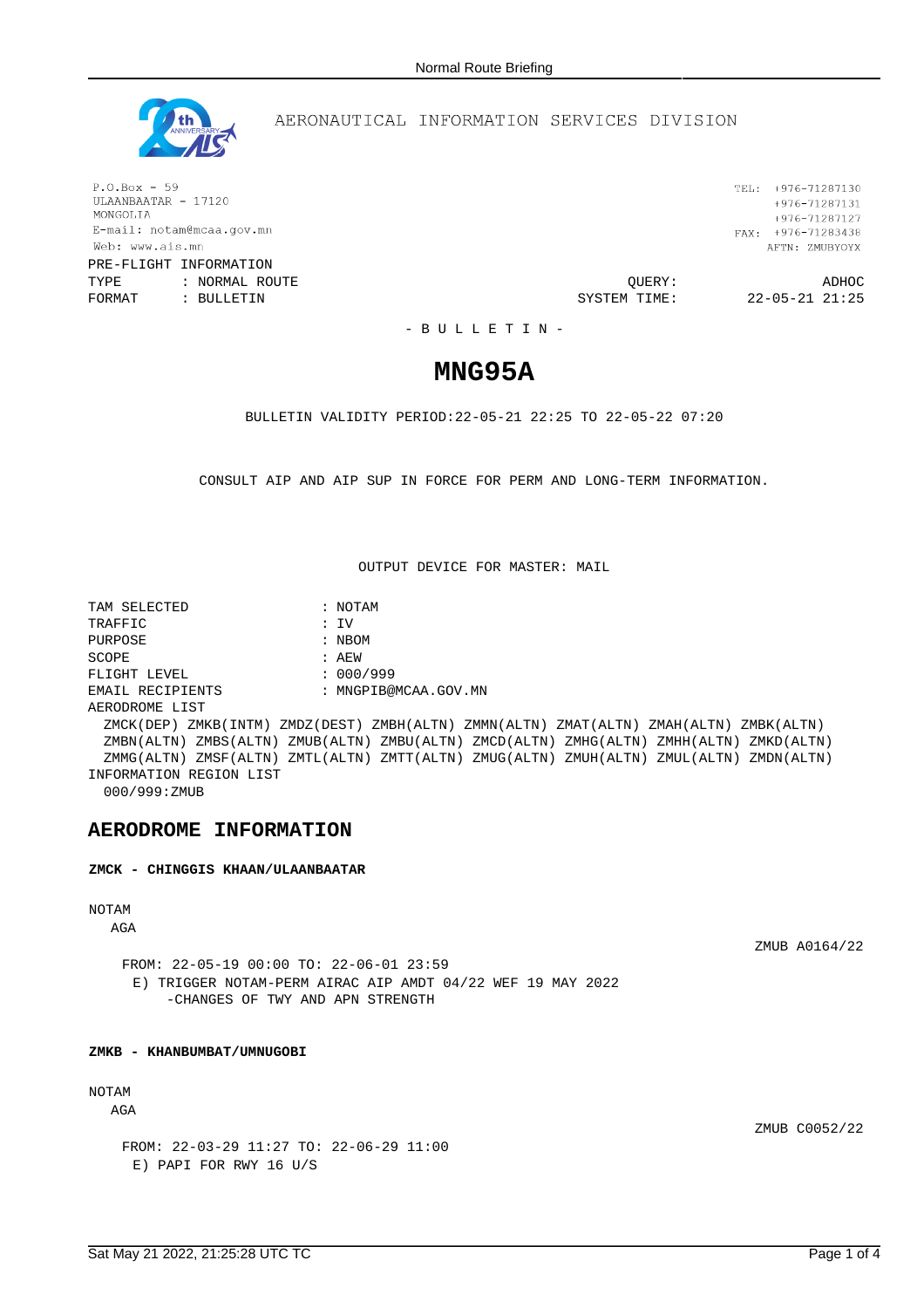| ZMDZ - GURVANSAIKHAN/UMNUGOBI                                                                                  |               |
|----------------------------------------------------------------------------------------------------------------|---------------|
| NOTAM                                                                                                          | NIL           |
| ZMBH - BAYANKHONGOR/BAYANKHONGOR                                                                               |               |
| <b>NOTAM</b>                                                                                                   | <b>NIL</b>    |
| ZMMN - MUREN/KHUVSGUL                                                                                          |               |
| NOTAM                                                                                                          |               |
| AGA                                                                                                            |               |
|                                                                                                                | ZMUB A0176/22 |
| FROM: 22-05-19 00:00 TO: 22-06-01 23:59<br>E) TRIGGER NOTAM-PERM AIRAC AIP AMDT 04/22 WEF 19 MAY 2022. CHANGES |               |
| OF ELEV, SID AND IAP. CHANGES TO TYPE OF TRAFFIC PERMITTED TO USE                                              |               |
| THE AD.                                                                                                        |               |
|                                                                                                                |               |
| ZMAT - ALTAI/GOBI-ALTAI                                                                                        |               |
| NOTAM                                                                                                          | NIL           |
| ZMAH - ARVAIKHEER/UVURKHANGAI                                                                                  | NIL           |
| NOTAM                                                                                                          |               |
| ZMBK - BOGD KHAAN/ULAANBAATAR                                                                                  | NIL           |
| NOTAM<br>ZMBN - BULGAN/BULGAN                                                                                  |               |
|                                                                                                                |               |
| NOTAM                                                                                                          |               |
| AGA                                                                                                            |               |
| FROM: 22-05-10 05:47 TO: 22-06-09 08:00                                                                        | ZMUB C0086/22 |
| E) APN LTD TO ACFT FOR MTOW 5700KG AND ABOVE.                                                                  |               |
|                                                                                                                |               |
|                                                                                                                | ZMUB C0085/22 |
| FROM: 22-05-10 05:45 TO: 22-06-09 08:00                                                                        |               |
| E) TWY LTD TO ACFT FOR MTOW 5700KG AND ABOVE.                                                                  |               |
|                                                                                                                |               |
| ZMBS - BULGAN SUM/KHOVD                                                                                        |               |
| NOTAM                                                                                                          |               |
| AGA                                                                                                            |               |
|                                                                                                                | ZMUB C0080/22 |
| FROM: 22-05-08 07:00 TO: 22-08-08 07:00<br>E) AUTOMATED WEATHER OBSERVATION SYSTEM NOT AVBL.                   |               |
|                                                                                                                |               |
|                                                                                                                |               |
| ZMUB - BUYANT-UKHAA/ULAANBAATAR                                                                                |               |
| NOTAM                                                                                                          |               |
| AGA                                                                                                            |               |
| FROM: 22-05-04 21:00 TO: 22-08-04 13:00                                                                        | ZMUB A0215/22 |
| E) AD OPERATION HOURS CHANGED TO 2100-1300.                                                                    |               |
|                                                                                                                |               |
| CNS                                                                                                            |               |
|                                                                                                                | ZMUB A0199/22 |
| FROM: 22-04-30 16:18 TO: 22-07-31 23:59                                                                        |               |
| E) ULAANBAATAR NDB DA 520KHZ U/S.                                                                              |               |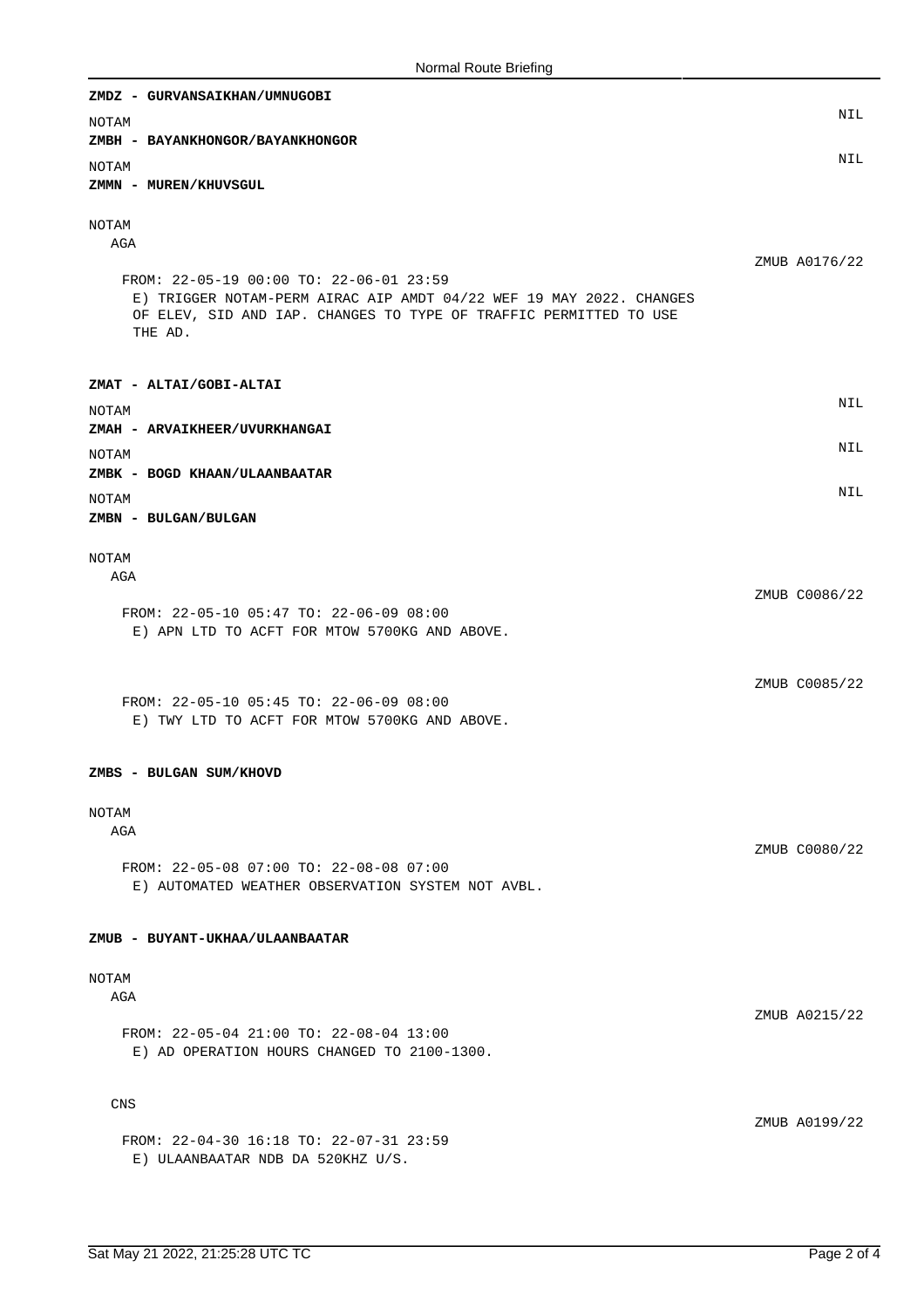| FROM: 22-04-30 16:05 TO: 22-07-31 23:59<br>$E)$ ILS OM RWY14 U/S.                                                         |  | ZMUB A0040/22 REPLACED BY ZMUB A0197/22 |               |
|---------------------------------------------------------------------------------------------------------------------------|--|-----------------------------------------|---------------|
| ZMBU - BARUUN URT/SUKHBAATAR                                                                                              |  |                                         |               |
| NOTAM<br>ZMCD - CHOIBALSAN/DORNOD                                                                                         |  |                                         | <b>NIL</b>    |
| NOTAM<br>ATM                                                                                                              |  |                                         | ZMUB A0244/22 |
| FROM: 22-05-19 01:41 TO: 22-05-22 23:59<br>E) APP NOT AVBL.                                                               |  |                                         |               |
| ZMHG - KHATGAL/KHUVSGUL                                                                                                   |  |                                         | NIL           |
| <b>NOTAM</b><br>ZMHH - KHARKHORIN/UVURKHANGAI                                                                             |  |                                         |               |
| NOTAM<br>ZMKD - KHOVD/KHOVD                                                                                               |  |                                         | <b>NIL</b>    |
| NOTAM<br>AGA<br>FROM: 22-05-19 00:00 TO: 22-06-01 23:59                                                                   |  |                                         | ZMUB A0177/22 |
| E) TRIGGER NOTAM-PERM AIRAC AIP AMDT 04/22 WEF 19 MAY 2022. CHANGES<br>TO TYPE OF TRAFFIC PERMITTED TO USE THE AERODROME. |  |                                         |               |
| ZMMG - MANDALGOBI/DUNDGOBI                                                                                                |  |                                         | NIL           |
| NOTAM<br>ZMSF - SKY FRIENDS/NALAIKH                                                                                       |  |                                         |               |
| NOTAM<br>ZMTL - TOSONTSENGEL/ZAVKHAN                                                                                      |  |                                         | NIL           |
| NOTAM                                                                                                                     |  |                                         | NIL           |
| ZMTT - TAVANTOLGOI/UMNUGOBI<br>NOTAM                                                                                      |  |                                         | NIL           |
| ZMUG - DEGLII TSAGAAN/UVS                                                                                                 |  |                                         |               |
| NOTAM<br>ZMUH - UNDURKHAAN/KHENTII                                                                                        |  |                                         | NIL           |
| NOTAM<br>ZMUL - ULGII/BAYAN-ULGII                                                                                         |  |                                         | NIL           |
| NOTAM<br>AGA                                                                                                              |  |                                         |               |
| FROM: 22-04-29 16:00 TO: PERM<br>E) VALIDITY OF AD CERTIFICATE EXTENDED TO 30 APR 2023 REF AIP<br>MONGOLIA AD 1.5.        |  |                                         | ZMUB A0195/22 |
| ZMDN - OTGONTENGER/ZAVKHAN                                                                                                |  |                                         |               |
| NOTAM                                                                                                                     |  |                                         | NIL           |